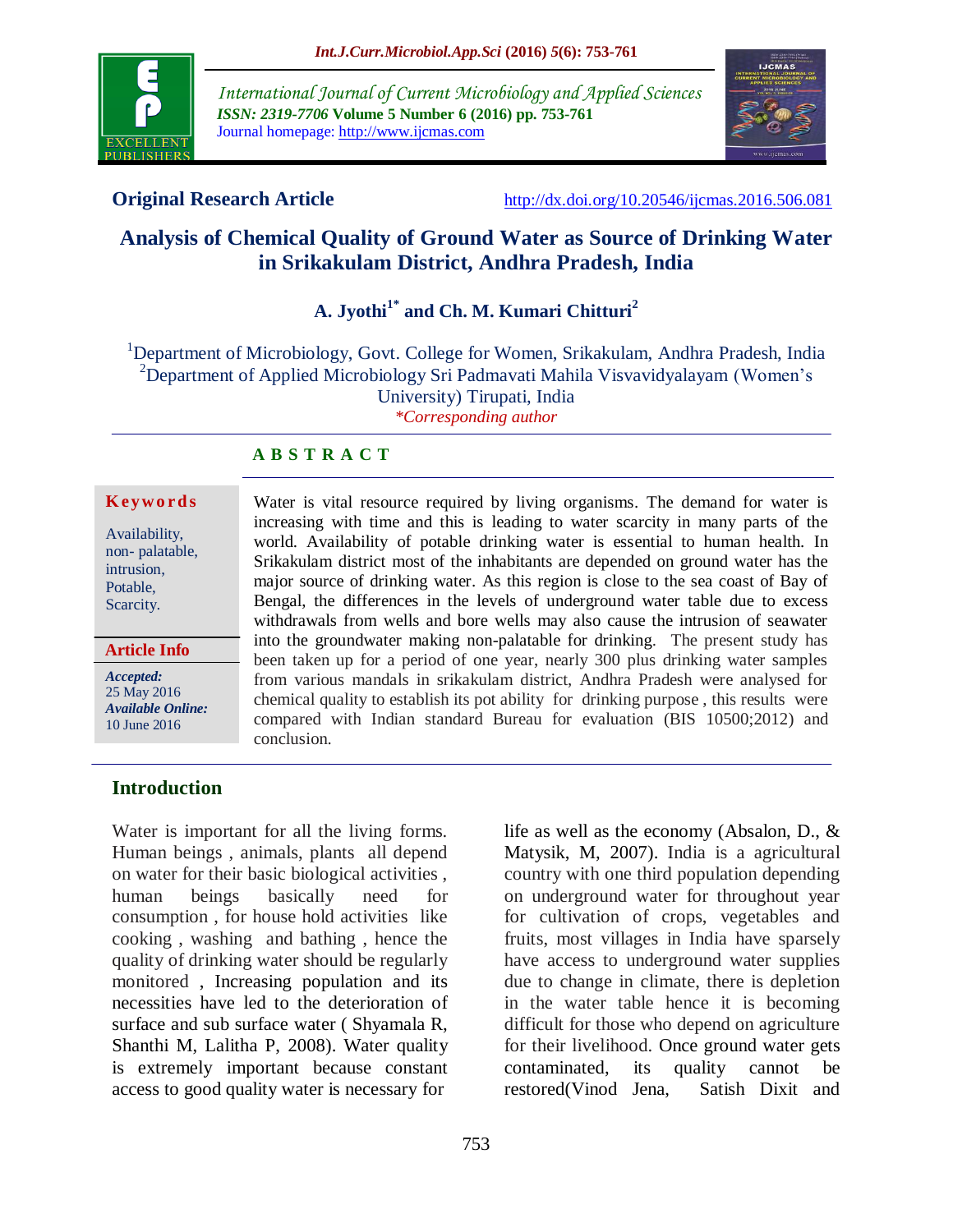Sapana Gupta, 2012 ) to its natural form, Groundwater is considered as purest and majorly available source of water and is used to fulfil the 50% urban and 80% rural water demand of India besides irrigation. (Sahu P, Sikdar PK, 2008), The quality of groundwater must be checked time to time in order to supply safe drinking water (Cude, C.G., 2001). The Joint Monitoring Programme (JMP) for Water Supply and Sanitation, implemented by the World Health Organisation (WHO) and UNICEF, reports that 783 million people in the world (11% of the total population) have no access to safe water, 84% of whom live in rural areas.(World Health Organisation/UNICEF: Geneva, Switzerland; 2012).

With limited access to water supplied by government municipal bodies to the most of the villages in many states in India, people are forced to depend on ground water i.e. wells, ponds, and bore water for their consumption.

However due to difference in mineral composition of the soil where bore well has been dug , it has become difficult to get water in its original pure state and mostly reported many ground water sources are negatively impacted by parameters of aesthetic concern, such as iron, manganese, hardness and total dissolved solids [\(Feldman](http://www.ncbi.nlm.nih.gov/pubmed/?term=Feldman%20PR%5BAuthor%5D&cauthor=true&cauthor_uid=17402283)  [PR,](http://www.ncbi.nlm.nih.gov/pubmed/?term=Feldman%20PR%5BAuthor%5D&cauthor=true&cauthor_uid=17402283) [Rosenboom JW,](http://www.ncbi.nlm.nih.gov/pubmed/?term=Rosenboom%20JW%5BAuthor%5D&cauthor=true&cauthor_uid=17402283) [Saray M,](http://www.ncbi.nlm.nih.gov/pubmed/?term=Saray%20M%5BAuthor%5D&cauthor=true&cauthor_uid=17402283) Navuth [P,](http://www.ncbi.nlm.nih.gov/pubmed/?term=Navuth%20P%5BAuthor%5D&cauthor=true&cauthor_uid=17402283) [Samnang](http://www.ncbi.nlm.nih.gov/pubmed/?term=Samnang%20C%5BAuthor%5D&cauthor=true&cauthor_uid=17402283) C, [Iddings S,](http://www.ncbi.nlm.nih.gov/pubmed/?term=Iddings%20S%5BAuthor%5D&cauthor=true&cauthor_uid=17402283) 2007 )thus making non palatable for drinking , Hence it is necessary for periodic examination of quality of drinking water.

## **Materials and Methods**

#### **Study Area**

Srikakulam is one of the backward districts of Andhra Pradesh in India. The total area of the District is 5837 Sq. Kms .The Nagavali and Vamsadhara are the major rivers in Srikakulam district.

#### **Sample Collection**

In the present study for a period of one year a total of 500 samples water samples were collected randomly over a period from December 2014 to July 2015, from different mandals in Srikakulam district. Water samples were collected in 200 ml capacity sterilized containers from various sources generally bore well supplies and Public water supplies by following standard water collection techniques and immediately transported within two hours to laboratory for analysis.

## **Chemicals Required**

All the chemicals used are of High Analytical grade from Himedia, Merck, and Fischer.

## **Procedure**

The Principles of tests are according to Orbit Technologies Kit method, Hyderabad and some are according to principles of titrimetric methods.

## **Total Alkalinity Test**

The total Alkalinity of water is a measurement of its capacity to neutralize acids, Ground water may contain appreciable amounts of bicarbonates, carbonates, and hydroxide alkalinity, and High alkaline waters are usually unpalatable.

#### **Methodology**

The sample is titrated with sulphuric acid to a colorimetric end point corresponding to a specific pH. Total alkalinity is determined by titration to a pH of 4.5 by using mixed bromocresol Green methyl red indicator.

## **Total Hardness Test**

Hard water is generally considered to be that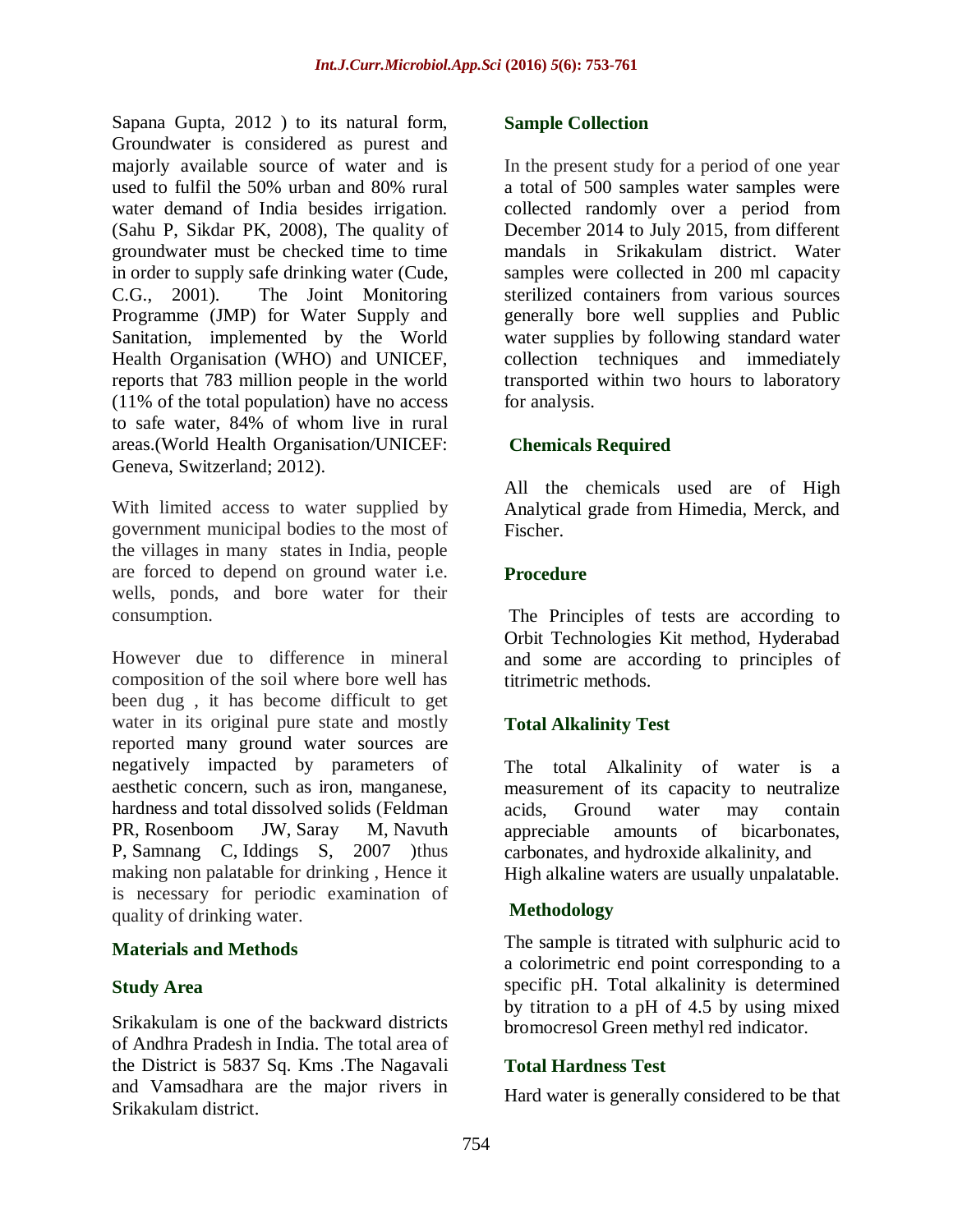water which requires considerable amounts of soap to produce a foam or lather. The hardness of water varies considerably from place to place. In general surface water is softer than ground water. The hardness in water is resulted largely from contact with the soil and rock formations.

## **Methodology**

After the sample is buffered to pH 10.1 Hardness indicator is added and form wine red complex with portion of the free calcium and magnesium in the sample .Hardness reagent reacts first with free calcium and magnesium ions , then with those bound to the indicator causing it to change to blue colour to the end point.

## **Calcium Hardness Test**

Calcium hardness is because of the presence of calcium ions in the water. Calcium salts can be readily precipitated from water and high levels of calcium hardness tend to promote scale formation in water systems.

# **Methodology**

The sample is made alkaline with calcium buffer to precipitate Magnesium as magnesium hydroxide. Calcium indicator is added that combine with calcium to form pink colour. As calcium reagent is added, it reacts with the calcium combined with indicator resulting in a sharp colour change from pink to purple which indicates the endpoint.

# **Magnesium Hardness Test**

Magnesium is calculated as amount of calcium carbonate present in given water sample.

## **Fluoride Test**

Water is contact with natural deposits of

fluoride such as fluorspar, calcium fluoride and criolite and water contaminated by effluents from glass and aluminium manufacturing industries are found to contain excess fluoride, In India alone about 30 million people are suffering from fluorosis. Presence of large amount of fluoride  $(>1.5mg)$  is associated with dental and skeletal fluorosis and less amount (<1.0mg/l) with dental cavities.

# **Methodology**

Zirconium xylenol orange acts as bleaching agent and forms complex depending on fluoride content in water, fluoride ion breaks the zircon xylenol orange complex to form collarless zirconium fluoride.

# **Iron Test**

In oxygenated surface water iron concentrations are less. Some ground waters may contain considerably more iron; a bitter sweet astringent taste is detectable at levels above 1mg/L.

# **Methodology**

Iron reagent reacts with all soluble iron and most insoluble forms of iron in the sample to produce soluble ferrous iron, this reacts with the 1, 10 phenanthroline indicator in the reagent to form orange colour in proportion to the iron concentration.

## **Nitrate Test**

Nitrate represents the most completely oxidised state of nitrogen commonly found in water, Drinking water containing excessive amounts of nitrate can cause infant methenoglobinemia (blue baby disease). For this reason a maximum concentration level in drinking water has been established as 45ppm by bureau of Indian standards.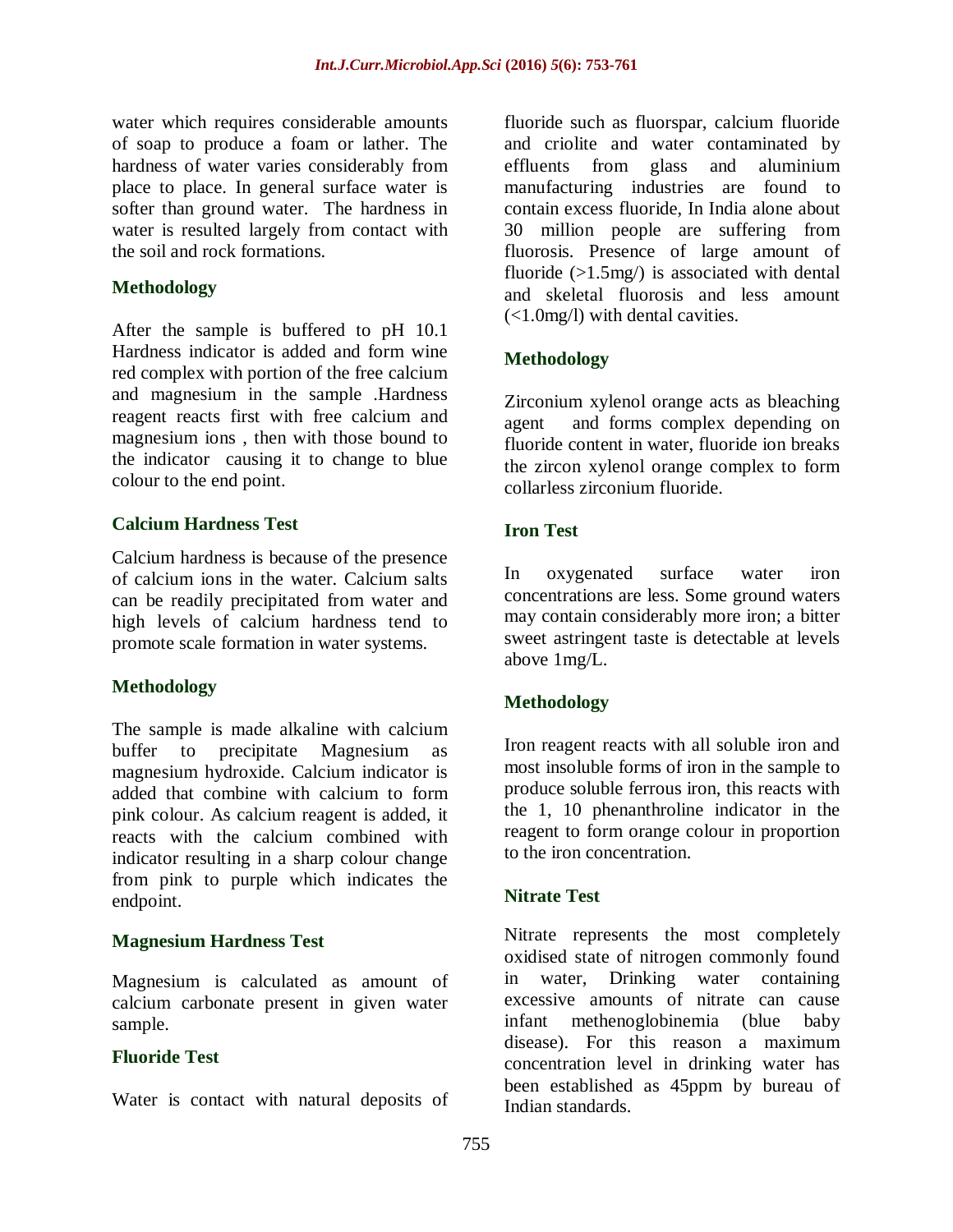#### **Methodology**

Cadmium metal reduces nitrates in sample to nitrite. The nitrite ion reacts in acidic medium with sulphanilamide to form an intermediate diazonium salts. The salt couples with NEDA to form a mezanta colored product which is proportional to nitrate concentration.

#### **Results and Discussion**

Assessment of the adequacy of the chemical quality of drinking-water relies on comparison of the results of water quality analysis with guideline values (World Health Organization; 2006), the results of this study were compared with water quality standards by Bureau of Indian Standards, ISO 10500:2012. This work mainly focuses on elaboration of lowest and highest level of contamination present in the ground water in the selected study area, it has been shown that all the chemical parameters have crossed beyond permissible limits as given by BIS, ISO10500:200 with maximum amount of contamination and hence proving unfit for drinking purposes however this study was restricted only to few selected habitations in the given mandals and results are only based on those selected habitation.

| <b>Table.1</b> Drinking water quality standards according to BIS ISO10500:2012. |
|---------------------------------------------------------------------------------|
| (Bureau of Indian Standards; 2012; Specification for drinking water. IS: 10500, |
| New Delhi, India)                                                               |

| Sno            | Chemical parameter        | Requirement        | Acceptable limit (In ref to |  |  |  |  |
|----------------|---------------------------|--------------------|-----------------------------|--|--|--|--|
|                |                           | Permissible limits | absence of other source     |  |  |  |  |
| $\mathbf{1}$   | Calcium (as Ca), $mg/l$   | <b>Max 75</b>      | 200                         |  |  |  |  |
| $\overline{2}$ | Chloride (as Cl), $mg/l$  | <b>Max 250</b>     | 1 000                       |  |  |  |  |
| $\overline{3}$ | Fluoride (as F), $mg/l$   | Max 1.0            | 1.5                         |  |  |  |  |
| $\overline{4}$ | Magnesium (as Mg),        | Max 30             | 100                         |  |  |  |  |
|                | mg/l                      |                    |                             |  |  |  |  |
| $\overline{5}$ | Nitrate (as $NO3$ ), mg/l | Max 45             | No relaxation               |  |  |  |  |
| 6              | Total alkalinity<br>as    | <b>Max 200</b>     | 60                          |  |  |  |  |
|                | calcium carbonate, mg/l   |                    |                             |  |  |  |  |
| $\overline{7}$ | Total hardness<br>(as     | 200                | 600                         |  |  |  |  |
|                | $CaCO3$ ),                |                    |                             |  |  |  |  |
| 8.             | Iron (as Fe), $mg/l$ ,    | Max 0.3            | No relaxation               |  |  |  |  |
| 9.             | Total dissolved solids    | 500                | 2000                        |  |  |  |  |
|                | mg/ml                     |                    |                             |  |  |  |  |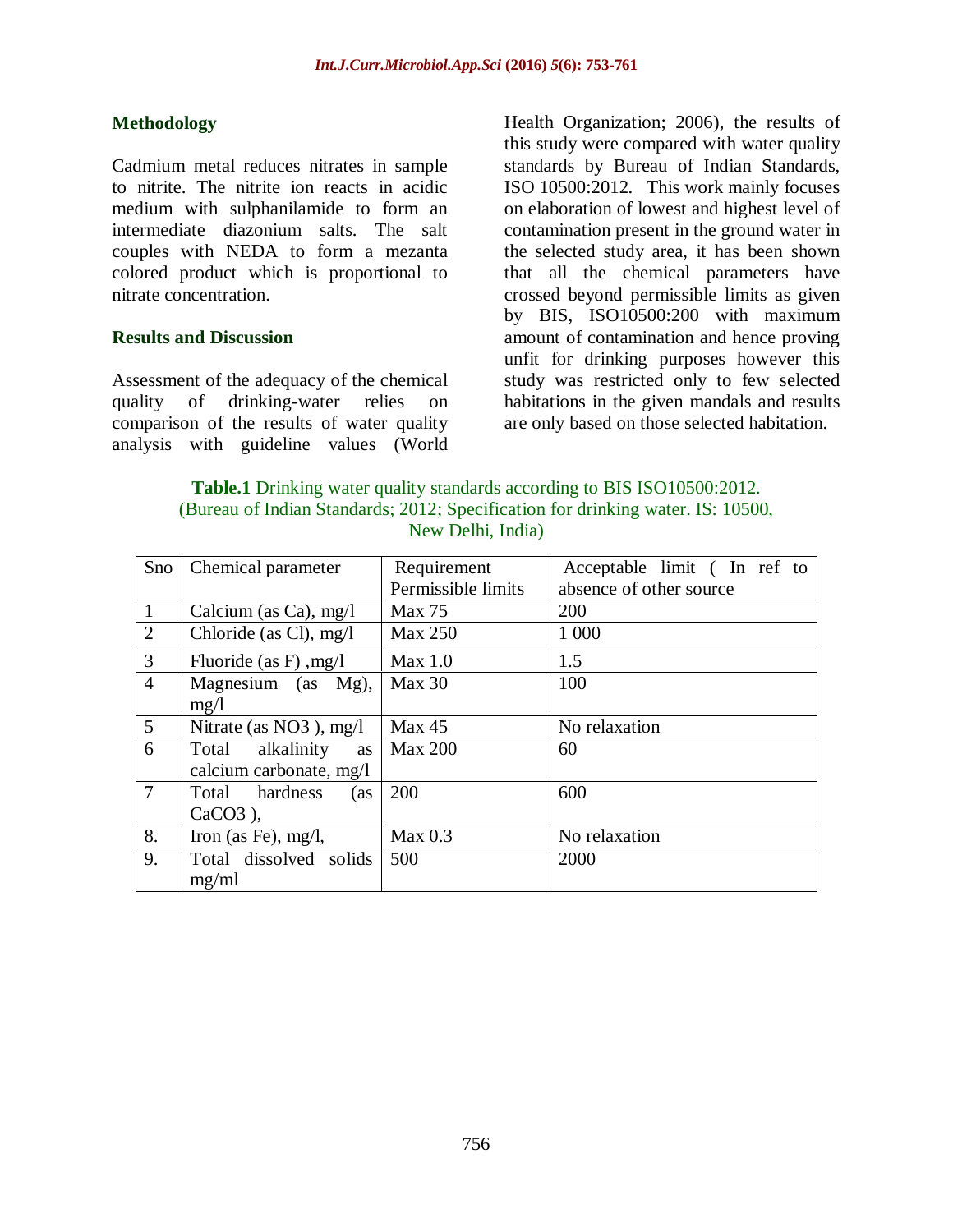#### *Int.J.Curr.Microbiol.App.Sci* **(2016)** *5***(6): 753-761**

|                | Mandals in Srikakulam district                                                                                                    |              |             |              |               |               |                 |                |             |  |
|----------------|-----------------------------------------------------------------------------------------------------------------------------------|--------------|-------------|--------------|---------------|---------------|-----------------|----------------|-------------|--|
| S.no           | Parameter                                                                                                                         | Amdalavalasa | Srikakulam  | Narrsanapeta | Polaki        | Nandigam      | Tekkali         | Gara           | Rajam       |  |
| $\mathbf{1}$   | Alkalinity                                                                                                                        | 612-876      | 640-840     | 620-900      | 650-750       | 650-700       | 640-<br>750     | 680-<br>740    | 628-968     |  |
| $\overline{2}$ | Hardness                                                                                                                          | 250-750      | 275-1375    | 350-500      | 250-700       | 250-900       | $250 -$<br>1000 | $250 -$<br>750 | 240-500     |  |
| 3              | Chloride                                                                                                                          | 1152-2080    | 1008-1068   | 1100-4500    | 1300-<br>2100 | 1150-<br>1800 | 1300-<br>2100   | 1050-<br>4500  | 1100-2100   |  |
| $\overline{4}$ | Magnesium<br>$\overline{\text{Mg}}^{\overline{+2}}$<br><b>as</b><br>CaCO <sub>3</sub>                                             | 10-40        | 25-225      | 85-215       | 80-200        | 60-300        | $80-$<br>300    | $70 - 250$     | 40-250      |  |
| 5              | Calcium $Ca^{+2}$<br>as CaCO <sub>3</sub>                                                                                         | 120-300      | 70-316      | 300-550      | 300-600       | 250-500       | 180-<br>500     | $300 -$<br>600 | 120-400     |  |
| 6              | Fluoride                                                                                                                          | >1.84        | 1.70        | >1.70        | >1.9          | 5.2           | 2.90            | >2.00          | >1.8        |  |
| 7              | Iron                                                                                                                              | $0.3 - 0.7$  | $0.3 - 0.7$ | $0.3 - 0.8$  | $0.3 - 0.7$   | $0.3 - 0.9$   | $0.3 -$<br>0.9  | $0.3 - 1.0$    | $0.3 - 0.8$ |  |
| 8              | Nitrate                                                                                                                           | 61-147       | 90-167      | 66-146       | 88-147        | 60-198        | $60 -$<br>168   | 60-197         | 60-146      |  |
| 9.             | <b>TDS</b>                                                                                                                        | 2100-5630    | 2139-3926   | 2100-6773    | 2156-<br>3856 | 2444-<br>6864 | 2104-<br>5311   | 2248-<br>4868  | 2138-4179   |  |
|                | Minimum & Maximum limits of contamination crossed by chemical parameters in respective mandals, reported as unfit<br>for drinking |              |             |              |               |               |                 |                |             |  |

**Table.2** Showing minimum and maximum limits of contamination present beyond permissible limits proving to unfit for drinking

usually represented in mg/L during year 2014-2015

# **Fig.1** Map of Srikakulam District in Andhra Pradesh state in India.

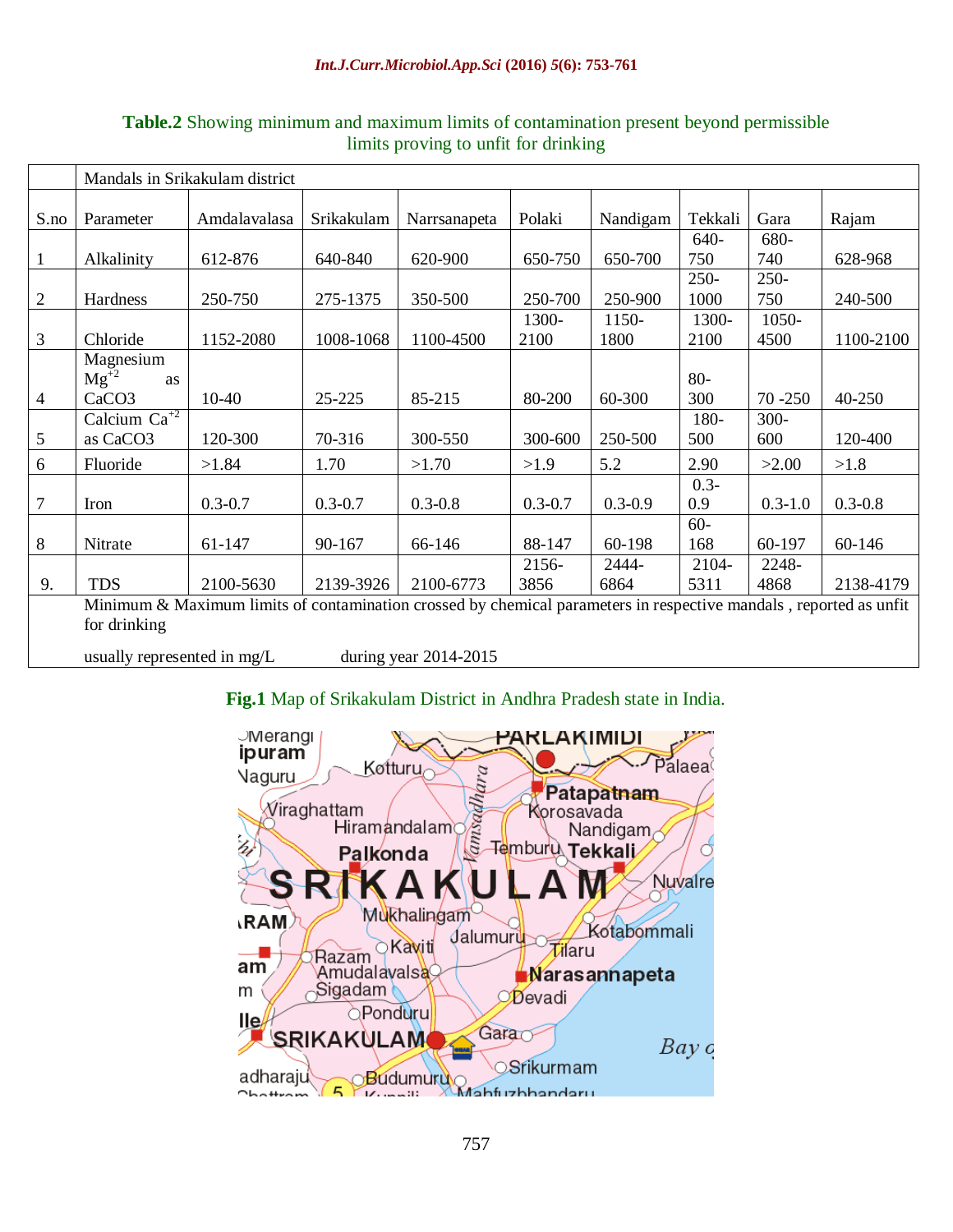

**Graph.1** Showing variation in minimum and maximum Limit in alkalinity in given mandals.



**Graph.2** Showing variation in minimum and maximum Limits in Hardness in given mandals.



**Graph.3** Showing variation in minimum and maximum Limits in Chloride in given mandals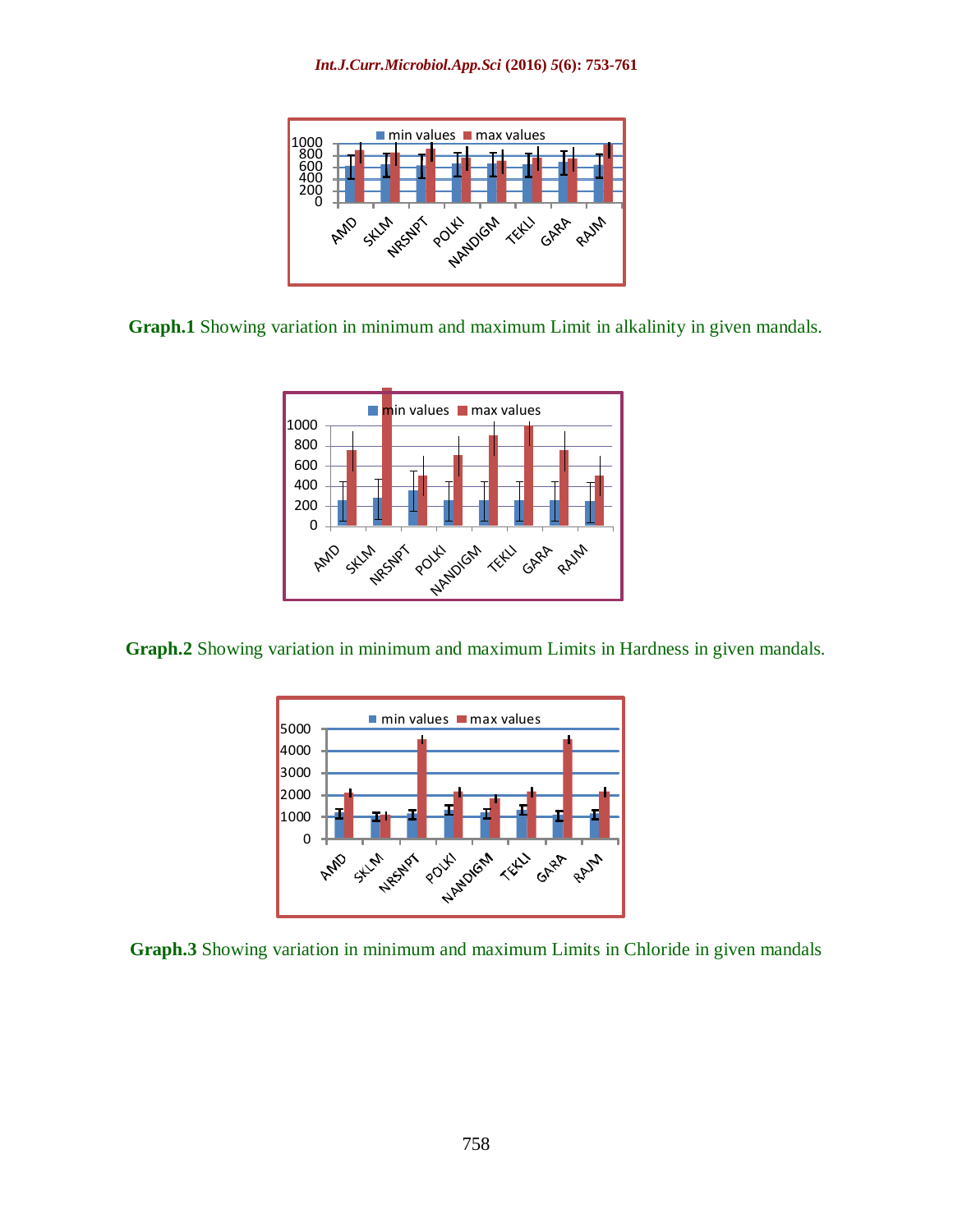

**Graph.4** Showing variation in minimum and maximum Limits in Magnesium  $Mg^{2}$  as  $CaCo^{3}$ in given mandals



**Graph.5** Showing variation in minimum and maximum Limits in Calcium  $Ca^{+2}$  as  $CaCo^{3}$ in given mandals .



**Graph.6** showing variation in minimum and maximum Limits in Fluoride in given mandals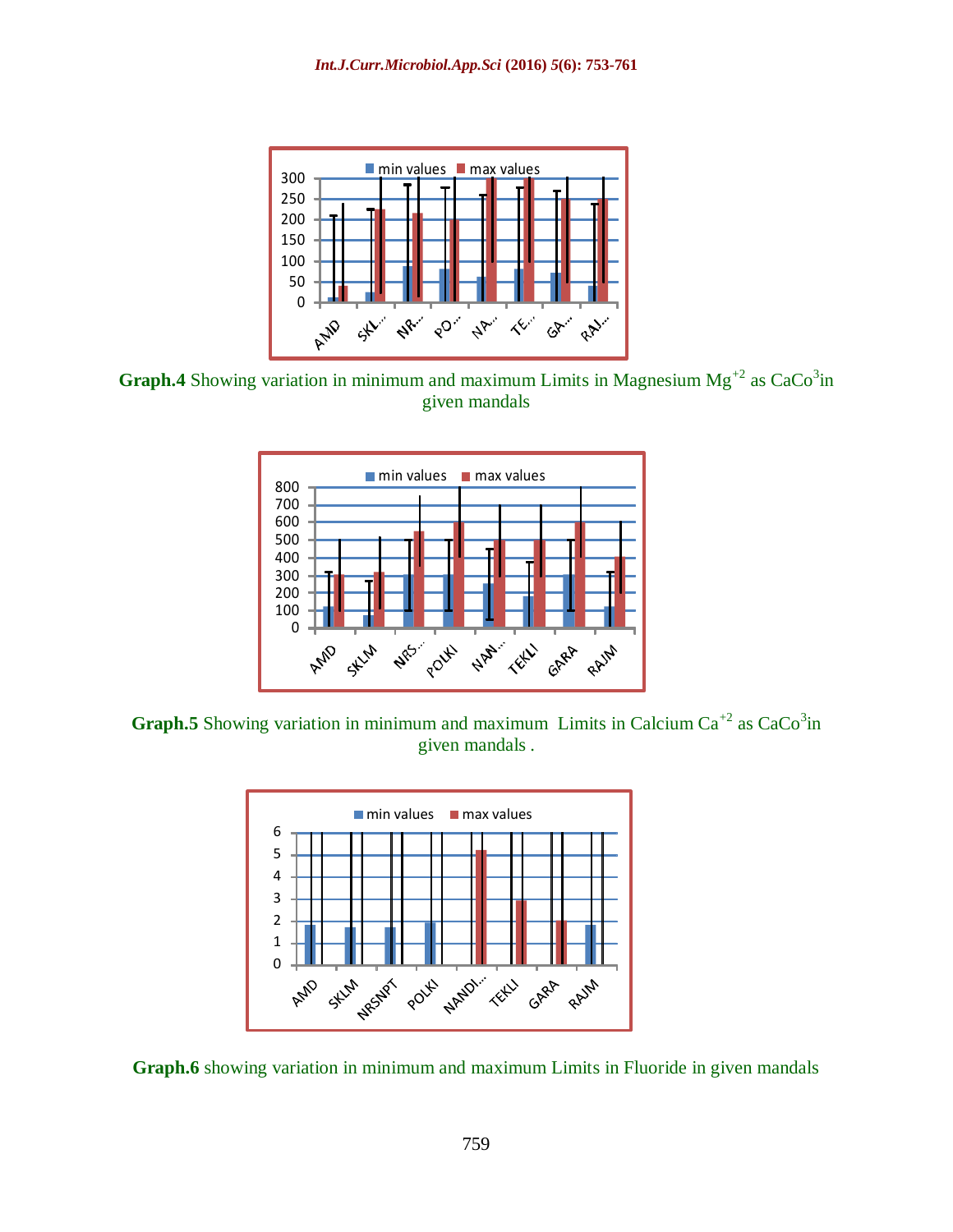





**Graph.8** showing variation in minimum and maximum Limits in Nitrate in given mandals



**Graph.9** Showing variation in minimum and maximum Limits in TDS in given mandals

This study concludes that most of the habitations in srikakulam district of Andhra

Pradesh state in India are not served with municipal water supply and from